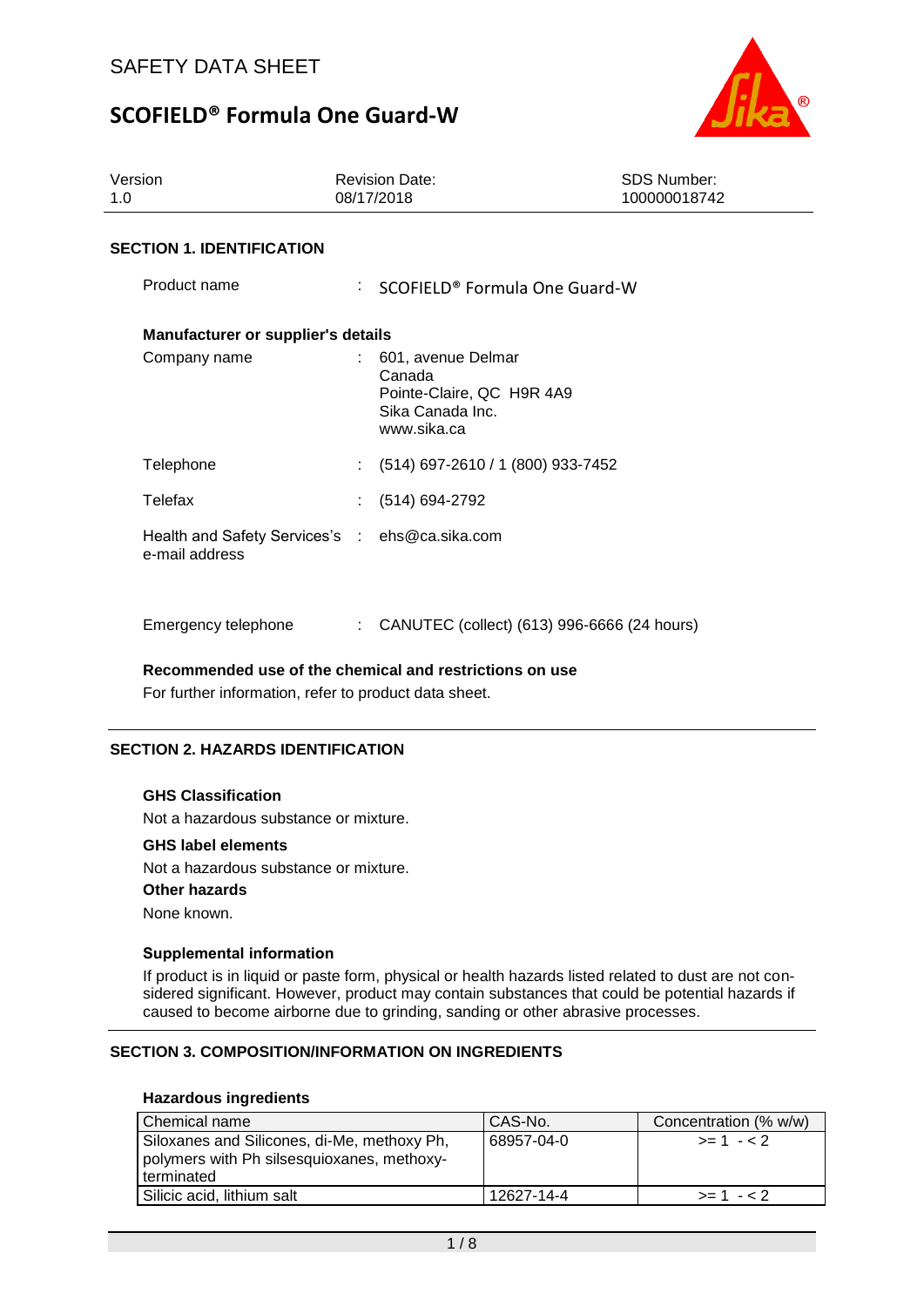

Version 1.0 Revision Date: 08/17/2018 SDS Number: 100000018742

#### **SECTION 4. FIRST AID MEASURES**

| General advice                                                    | : No hazards which require special first aid measures.                                                                                                                                                                 |
|-------------------------------------------------------------------|------------------------------------------------------------------------------------------------------------------------------------------------------------------------------------------------------------------------|
| If inhaled                                                        | $:$ Move to fresh air.                                                                                                                                                                                                 |
| In case of skin contact                                           | : Take off contaminated clothing and shoes immediately.<br>Wash off with soap and plenty of water.                                                                                                                     |
| In case of eye contact                                            | $\therefore$ Flush eyes with water as a precaution.<br>Remove contact lenses.<br>Keep eye wide open while rinsing.                                                                                                     |
| If swallowed                                                      | : Clean mouth with water and drink afterwards plenty of water.<br>Do not induce vomiting without medical advice.<br>Do not give milk or alcoholic beverages.<br>Never give anything by mouth to an unconscious person. |
| Most important symptoms<br>and effects, both acute and<br>delayed | : No known significant effects or hazards.<br>See Section 11 for more detailed information on health effects<br>and symptoms.                                                                                          |
| Notes to physician                                                | : Treat symptomatically.                                                                                                                                                                                               |

#### **SECTION 5. FIRE-FIGHTING MEASURES**

| Suitable extinguishing media                      | : Use extinguishing measures that are appropriate to local cir-<br>cumstances and the surrounding environment.                                                                                                                  |
|---------------------------------------------------|---------------------------------------------------------------------------------------------------------------------------------------------------------------------------------------------------------------------------------|
| Further information                               | : Collect contaminated fire extinguishing water separately. This<br>must not be discharged into drains.<br>Fire residues and contaminated fire extinguishing water must<br>be disposed of in accordance with local regulations. |
| Special protective equipment<br>for fire-fighters | : In the event of fire, wear self-contained breathing apparatus.                                                                                                                                                                |

#### **SECTION 6. ACCIDENTAL RELEASE MEASURES**

| Environmental precautions                                | : Local authorities should be advised if significant spillages<br>cannot be contained.                       |
|----------------------------------------------------------|--------------------------------------------------------------------------------------------------------------|
| Methods and materials for<br>containment and cleaning up | : Wipe up with absorbent material (e.g. cloth, fleece).<br>Keep in suitable, closed containers for disposal. |

#### **SECTION 7. HANDLING AND STORAGE**

| Advice on protection against | : Normal measures for preventive fire protection. |
|------------------------------|---------------------------------------------------|
| fire and explosion           |                                                   |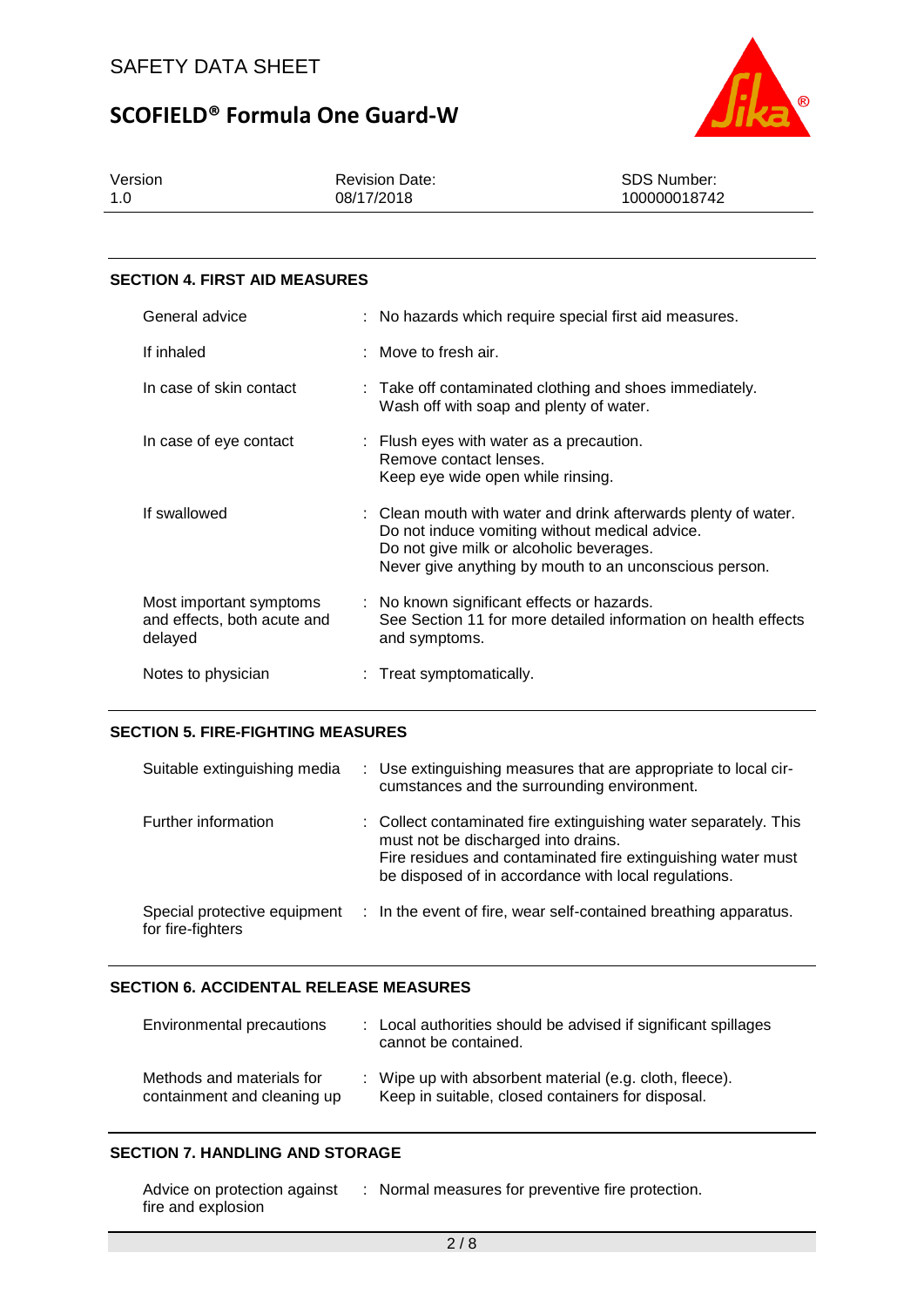

| Version<br>1.0              | <b>Revision Date:</b><br>08/17/2018                                                           | <b>SDS Number:</b><br>100000018742                           |
|-----------------------------|-----------------------------------------------------------------------------------------------|--------------------------------------------------------------|
| Advice on safe handling     | : For personal protection see section 8.<br>No special handling advice required.<br>products. | Follow standard hygiene measures when handling chemical      |
| Conditions for safe storage | place.<br>Store in accordance with local regulations.                                         | : Keep container tightly closed in a dry and well-ventilated |
| Materials to avoid          |                                                                                               | : No special restrictions on storage with other products.    |

### **SECTION 8. EXPOSURE CONTROLS/PERSONAL PROTECTION**

### **Ingredients with workplace control parameters**

Contains no substances with occupational exposure limit values.

| <b>Engineering measures</b>   | : Use of adequate ventilation should be sufficient to control<br>worker exposure to airborne contaminants. If the use of this<br>product generates dust, fumes, gas, vapor or mist, use pro-<br>cess enclosures, local exhaust ventilation or other engineer-<br>ing controls to keep worker exposure below any recommend-<br>ed or statutory limits. |
|-------------------------------|-------------------------------------------------------------------------------------------------------------------------------------------------------------------------------------------------------------------------------------------------------------------------------------------------------------------------------------------------------|
| Personal protective equipment |                                                                                                                                                                                                                                                                                                                                                       |
| Respiratory protection        | Use a properly fitted NIOSH approved air-purifying or air-fed<br>respirator complying with an approved standard if a risk as-<br>sessment indicates this is necessary.                                                                                                                                                                                |
|                               | The filter class for the respirator must be suitable for the max-<br>imum expected contaminant concentration<br>(gas/vapor/aerosol/particulates) that may arise when han-<br>dling the product. If this concentration is exceeded, self-<br>contained breathing apparatus must be used.                                                               |
| Hand protection               |                                                                                                                                                                                                                                                                                                                                                       |
| Remarks                       | : Chemical-resistant, impervious gloves complying with an<br>approved standard should be worn at all times when handling<br>chemical products if a risk assessment indicates this is nec-<br>essary.                                                                                                                                                  |
| Eye protection                | Safety eyewear complying with an approved standard should<br>be used when a risk assessment indicates this is necessary.                                                                                                                                                                                                                              |
| Skin and body protection      | Choose body protection in relation to its type, to the concen-<br>tration and amount of dangerous substances, and to the spe-<br>cific work-place.                                                                                                                                                                                                    |
| Hygiene measures              | : Wash hands before breaks and immediately after handling<br>the product.<br>Remove contaminated clothing and protective equipment                                                                                                                                                                                                                    |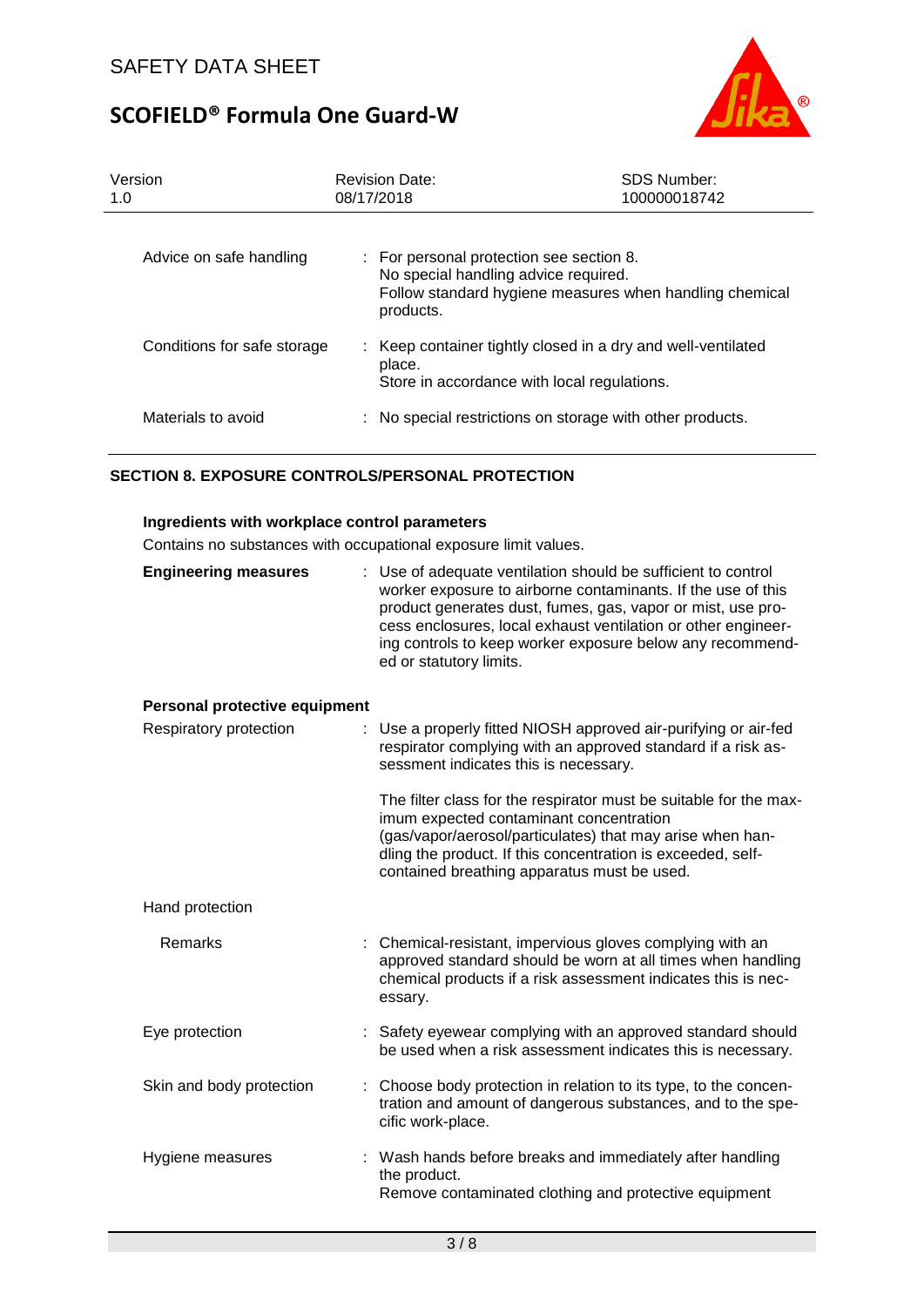

| Version | <b>Revision Date:</b> | SDS Number:  |
|---------|-----------------------|--------------|
| 1.0     | 08/17/2018            | 100000018742 |
|         |                       |              |

before entering eating areas.

# **SECTION 9. PHYSICAL AND CHEMICAL PROPERTIES** Appearance : liquid Color : milky Odor : slight Odor Threshold : No data available pH : 9 - 9.6, (20 °C (68 °F)) Melting point/freezing point : ca.  $0^{\circ}C$  (32  $^{\circ}F$ ) Boiling point/boiling range : ca. 100 °C (212 °F) Flash point  $\therefore$  > 100 °C (> 212 °F) Method: closed cup Evaporation rate : No data available Flammability (solid, gas) : No data available Upper explosion limit : No data available Lower explosion limit : No data available Vapor pressure : 23 hpa (17 mmHg) Relative vapor density : No data available Density : 1.02 - 1.05 g/cm3 (23 °C (73 °F) ()) Solubility(ies) Water solubility **:** partly soluble Partition coefficient: noctanol/water : No data available Autoignition temperature : No data available Decomposition temperature : No data available Viscosity Viscosity, dynamic : No data available Viscosity, kinematic  $\therefore$  > 20.5 mm2/s (40 °C) Explosive properties : No data available Molecular weight : No data available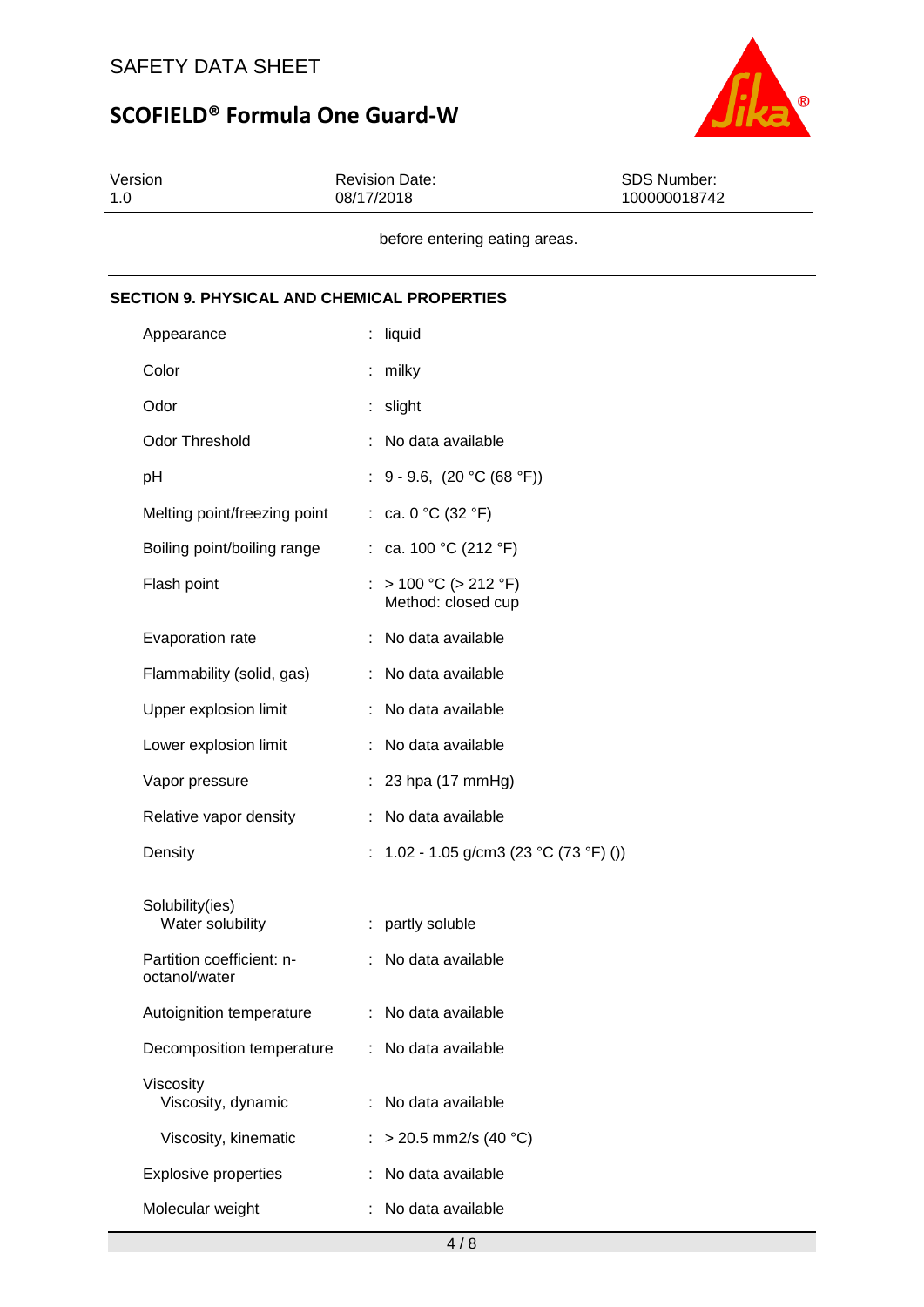

| Version | <b>Revision Date:</b> | <b>SDS Number:</b> |
|---------|-----------------------|--------------------|
| 1.0     | 08/17/2018            | 100000018742       |

# **SECTION 10. STABILITY AND REACTIVITY**

| Reactivity                                          | : No dangerous reaction known under conditions of normal use. |
|-----------------------------------------------------|---------------------------------------------------------------|
| Chemical stability                                  | : The product is chemically stable.                           |
| Possibility of hazardous reac-<br>tions             | : Stable under recommended storage conditions.                |
| Conditions to avoid                                 | $:$ No data available                                         |
| Incompatible materials                              | : No data available                                           |
| No decomposition if stored and applied as directed. |                                                               |

### **SECTION 11. TOXICOLOGICAL INFORMATION**

#### **Acute toxicity**

Not classified based on available information.

#### **Product:**

Acute oral toxicity : Acute toxicity estimate: > 5,000 mg/kg Method: Calculation method

### **Skin corrosion/irritation**

Not classified based on available information.

#### **Serious eye damage/eye irritation**

Not classified based on available information.

#### **Respiratory or skin sensitization**

Skin sensitization: Not classified based on available information. Respiratory sensitization: Not classified based on available information.

#### **Germ cell mutagenicity**

Not classified based on available information.

#### **Carcinogenicity**

| Not classified based on available information. |                |
|------------------------------------------------|----------------|
| <b>IARC</b>                                    | Not applicable |

**NTP** Not applicable

#### **Reproductive toxicity**

Not classified based on available information.

#### **STOT-single exposure**

Not classified based on available information.

#### **STOT-repeated exposure**

Not classified based on available information.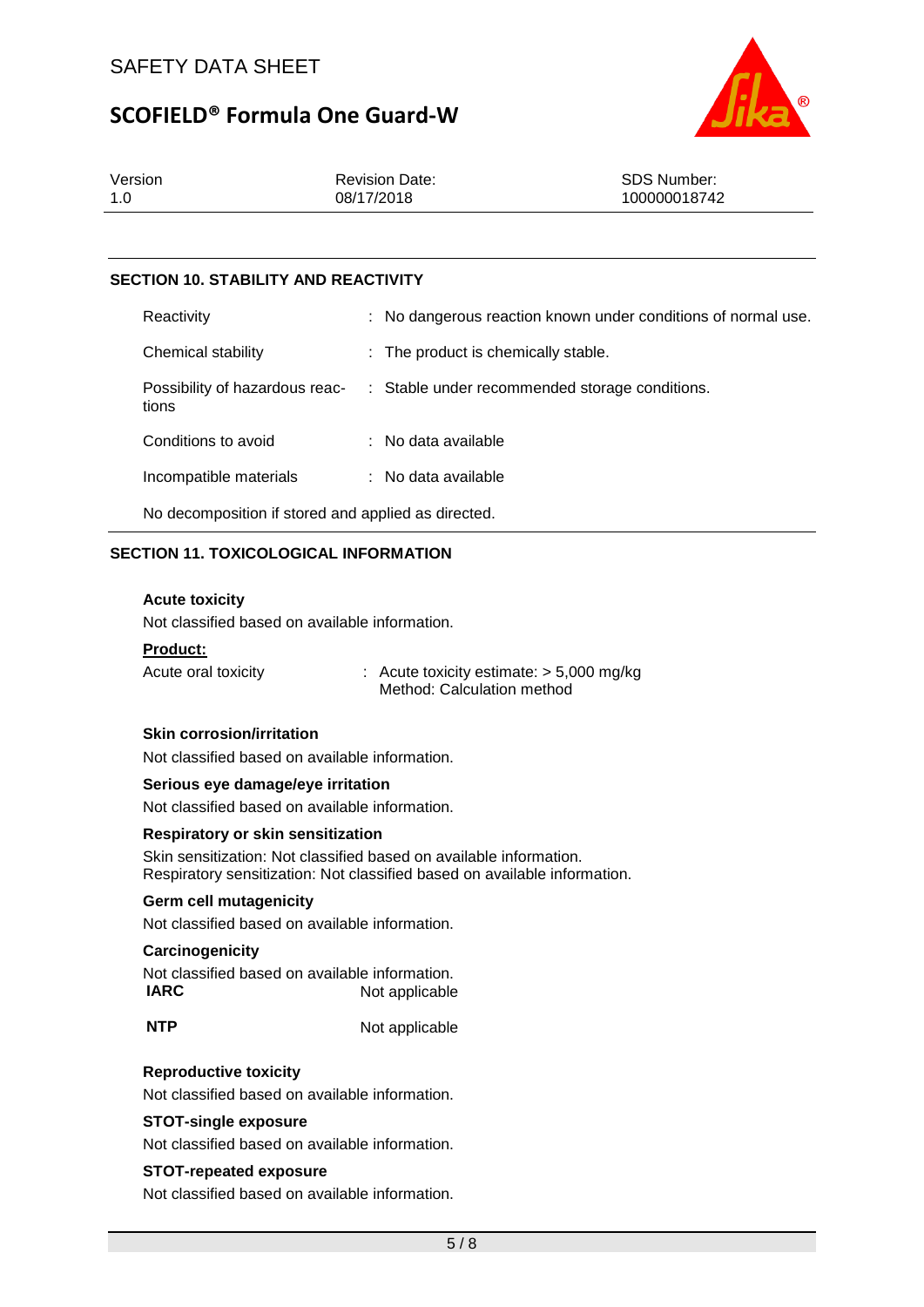

| Version           |                                                | <b>Revision Date:</b>                                        | <b>SDS Number:</b>                                                                                                                 |  |  |  |  |  |  |
|-------------------|------------------------------------------------|--------------------------------------------------------------|------------------------------------------------------------------------------------------------------------------------------------|--|--|--|--|--|--|
| 1.0               |                                                | 08/17/2018                                                   | 100000018742                                                                                                                       |  |  |  |  |  |  |
|                   |                                                |                                                              |                                                                                                                                    |  |  |  |  |  |  |
|                   | <b>Aspiration toxicity</b>                     |                                                              |                                                                                                                                    |  |  |  |  |  |  |
|                   | Not classified based on available information. |                                                              |                                                                                                                                    |  |  |  |  |  |  |
|                   | <b>SECTION 12. ECOLOGICAL INFORMATION</b>      |                                                              |                                                                                                                                    |  |  |  |  |  |  |
|                   | <b>Ecotoxicity</b>                             |                                                              |                                                                                                                                    |  |  |  |  |  |  |
|                   | No data available                              |                                                              |                                                                                                                                    |  |  |  |  |  |  |
|                   | <b>Persistence and degradability</b>           |                                                              |                                                                                                                                    |  |  |  |  |  |  |
| No data available |                                                |                                                              |                                                                                                                                    |  |  |  |  |  |  |
|                   | <b>Bioaccumulative potential</b>               |                                                              |                                                                                                                                    |  |  |  |  |  |  |
|                   | No data available                              |                                                              |                                                                                                                                    |  |  |  |  |  |  |
|                   | <b>Mobility in soil</b>                        |                                                              |                                                                                                                                    |  |  |  |  |  |  |
|                   | No data available                              |                                                              |                                                                                                                                    |  |  |  |  |  |  |
|                   | Other adverse effects                          |                                                              |                                                                                                                                    |  |  |  |  |  |  |
|                   | <b>Product:</b>                                |                                                              |                                                                                                                                    |  |  |  |  |  |  |
|                   | Additional ecological infor-<br>mation         | tainer in a safe way.<br>soil, waterways, drains and sewers. | Do not empty into drains; dispose of this material and its con-<br>Avoid dispersal of spilled material and runoff and contact with |  |  |  |  |  |  |

# **SECTION 13. DISPOSAL CONSIDERATIONS**

| <b>Disposal methods</b> |                                                                                                                                                                                                                               |
|-------------------------|-------------------------------------------------------------------------------------------------------------------------------------------------------------------------------------------------------------------------------|
| Waste from residues     | : Disposal of this product, solutions and any by-products should<br>at all times comply with the requirements of environmental<br>protection and waste disposal legislation and any regional<br>local authority requirements. |
| Contaminated packaging  | : Empty containers should be taken to an approved waste han-<br>dling site for recycling or disposal.                                                                                                                         |

# **SECTION 14. TRANSPORT INFORMATION**

**Domestic regulation TDG (road/train)** Not dangerous goods

**International Regulations**

**IATA-DGR** Not dangerous goods **IMDG-Code** Not dangerous goods

**Transport in bulk according to Annex II of MARPOL 73/78 and the IBC Code** Not applicable for product as supplied.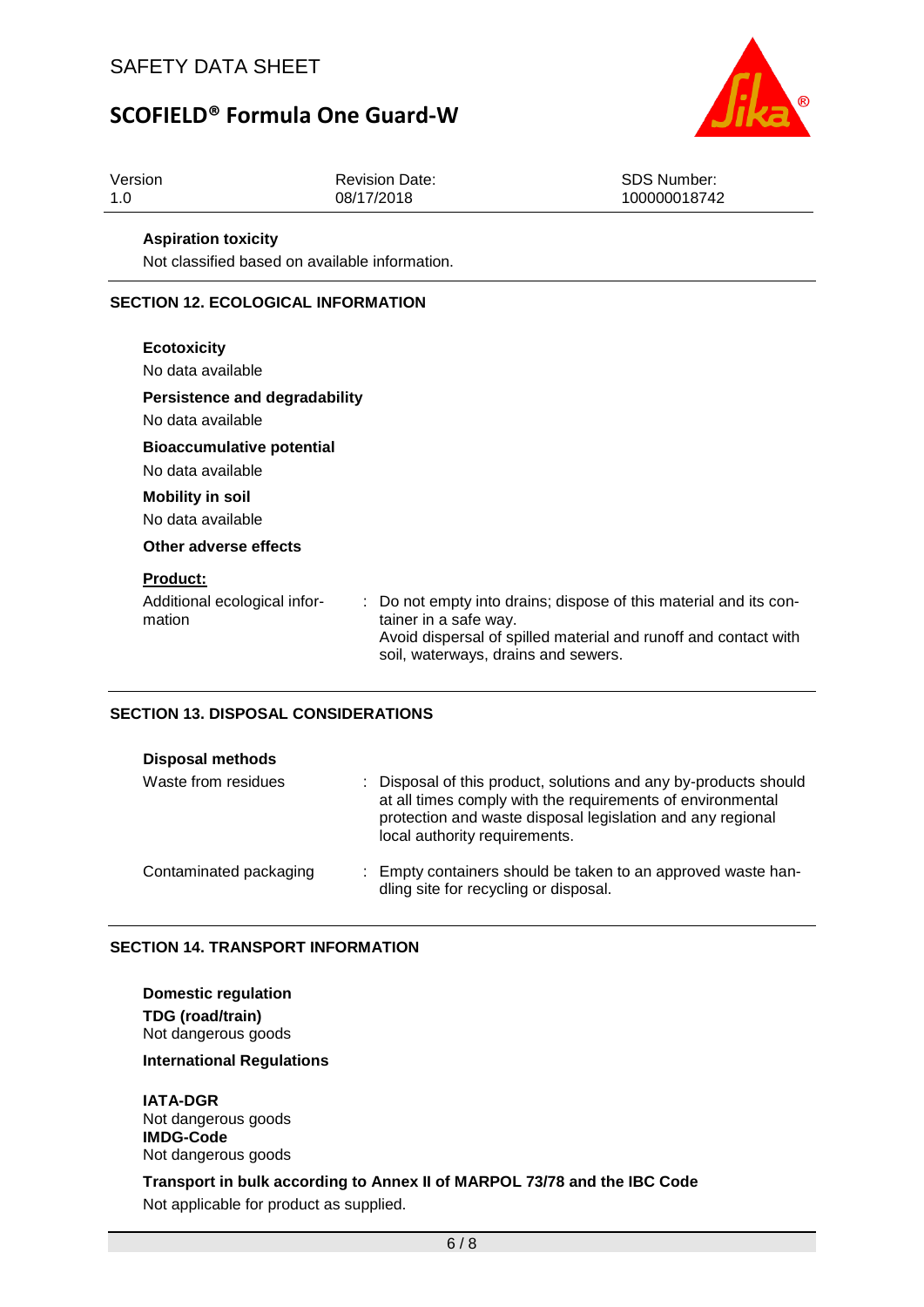

| Version | <b>Revision Date:</b> | SDS Number:  |
|---------|-----------------------|--------------|
| 1.0     | 08/17/2018            | 100000018742 |
|         |                       |              |

**Domestic regulation**

## **SECTION 15. REGULATORY INFORMATION**

| <b>Canadian PBT Chemicals</b> | : This product contains the following components on the DSL<br>that are classified as Persistent. Bioaccumulative and/or Toxic<br>(PBT) under CEPA:<br>octamethylcyclotetrasiloxane |
|-------------------------------|-------------------------------------------------------------------------------------------------------------------------------------------------------------------------------------|
|-------------------------------|-------------------------------------------------------------------------------------------------------------------------------------------------------------------------------------|

#### **Canadian lists**

No substances are subject to a Significant New Activity Notification.

### **SECTION 16. OTHER INFORMATION**

Revision Date : 08/17/2018

Prepared by : R & D of Sika Canada Inc.

Notice to Reader:

The information contained in this Material Safety Data Sheet applies only to the actual Sika Canada product identified and described herein. This information is not intended to address, nor does it address the use or application of the identified Sika product in combination with any other material, product or process. All of the information set forth herein is based on technical data regarding the identified product that Sika believes to be reliable as of the date hereof. Prior to each use of any Sika product, the user must always read and follow the warnings and instructions on the product's current Product Data Sheet, product label and Material Safety Data Sheet for each Sika product, which are available at web site and/or telephone number listed.

SIKA MAKES NO WARRANTIES EXPRESS OR IMPLIED AND ASSUMES NO LIABILITY ARISING FROM THIS INFORMATION OR ITS USE. SIKA SHALL NOT BE LIABLE UNDER ANY LEGAL THEORY FOR SPECIAL OR CONSEQUENTIAL DAMAGES AND SHALL NOT BE RESPONSIBLE FOR THE USE OF THIS PRODUCT IN A MANNER TO INFRINGE ON ANY PATENT OR ANY OTHER INTELLECTUAL PROPERTY RIGHTS HELD BY OTHERS.

All sales of Sika products are subject to its current terms and conditions of sale available at www.sika.ca or 514-697-2610.

#### **Full text of other abbreviations**

| <b>ADR</b>    | Accord européen relatif au transport international des marchandises<br>Dangereuses par Route                                              |
|---------------|-------------------------------------------------------------------------------------------------------------------------------------------|
| CAS           | <b>Chemical Abstracts Service</b>                                                                                                         |
| <b>DNEL</b>   | Derived no-effect level                                                                                                                   |
| <b>EC50</b>   | Half maximal effective concentration                                                                                                      |
| <b>GHS</b>    | <b>Globally Harmonized System</b>                                                                                                         |
| <b>IATA</b>   | International Air Transport Association                                                                                                   |
| <b>IMDG</b>   | International Maritime Code for Dangerous Goods                                                                                           |
| LD50          | Median lethal dosis (the amount of a material, given all at once, which<br>causes the death of 50% (one half) of a group of test animals) |
| <b>LC50</b>   | Median lethal concentration (concentrations of the chemical in air that<br>kills 50% of the test animals during the observation period)   |
| <b>MARPOL</b> | International Convention for the Prevention of Pollution from Ships, 1973<br>as modified by the Protocol of 1978                          |
| OEL           | Occupational Exposure Limit                                                                                                               |